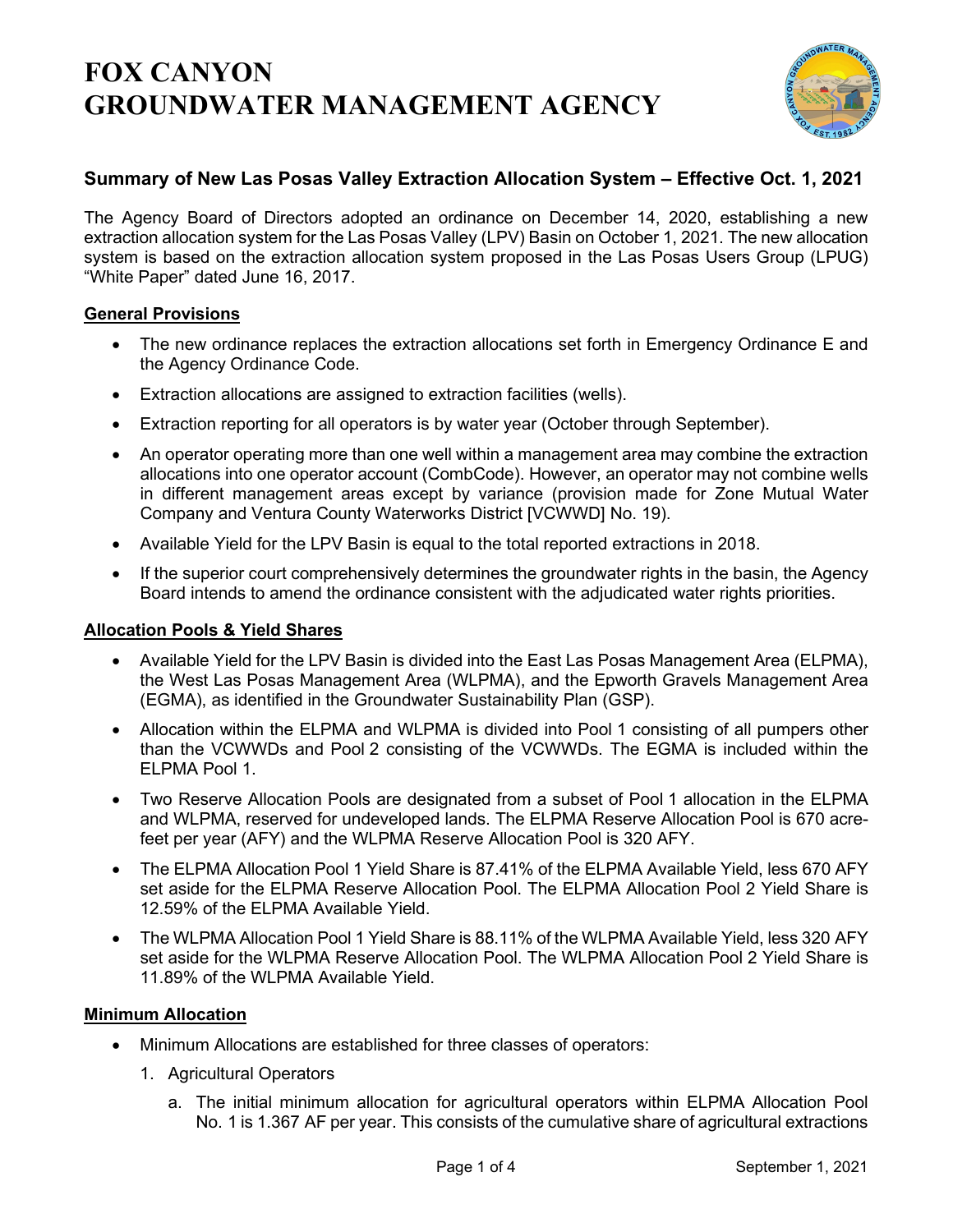

divided by the total irrigated acreage in the ELPMA and is subject to change based on further analysis of total irrigated acreage and water sources.

- b. The initial minimum allocation for agricultural operators within WLPMA Allocation Pool No. 1 is 1.280 AF per year. This consists of the cumulative share of agricultural extractions divided by the total irrigated acreage in the WLPMA and is subject to change based on further analysis of total irrigated acreage and water sources.
- 2. Domestic Operators –The minimum allocation for domestic operators is 2 AF per year per well serving one to four residences.
- 3. Other Operators The minimum allocation for other than agricultural or domestic operators is the Temporary Extraction Allocation (TEA) established for that operator under Emergency Ordinance E, as adjusted by the required 20% reduction and any previously approved variances.
- An operator seeking a minimum allocation must submit a written application including all relevant information. A minimum allocation may not be transferred for use on another property.

### **Initial Allocation**

- Initial allocations are based on the greater of the following (by CombCode not including extractions that incurred surcharges):
	- 1. Average extractions during a 5-year base period of 2009 through 2013;
	- 2. Pumping in 2015; or
	- 3. Minimum Allocation for the non-VCWWD pools.
- The pro-rata extraction allocation for each well within a CombCode is based on the average annual extraction of the well during the base period in which extractions were greatest for the CombCode as a whole (2009 through 2013 or 2015), or the minimum allocation.

### **Reduction of Chance of Surcharges for Certain Extractions in First Water Year**

- During the first water year of implementation (October 1, 2021 through September 30, 2022) surcharges will be imposed only on extractions that exceed the greater of:
	- 1. The extractions established by the ordinance; or
	- 2. An operator's reported extractions which did not incur surcharges in calendar year 2018 for municipal and industrial (M&I) and domestic operators, and crop year 2017/18 for agricultural operators.

### **Additional Reporting Requirements**

- In addition to reporting requirements specified in the Agency Ordinance Code, operators in the LPV Basin are required to report additional information.
	- $\circ$  Agricultural operators are required to report: 1) the Assessor's Parcel Numbers (APNs) of the parcels irrigated; 2) the irrigated acres of each parcel; and 3) the source of all water used to irrigate the parcels.
	- $\circ$  Mutual water companies, special districts and municipalities supplying groundwater or in lieu deliveries for agricultural are required to report: 1) total volume of water from each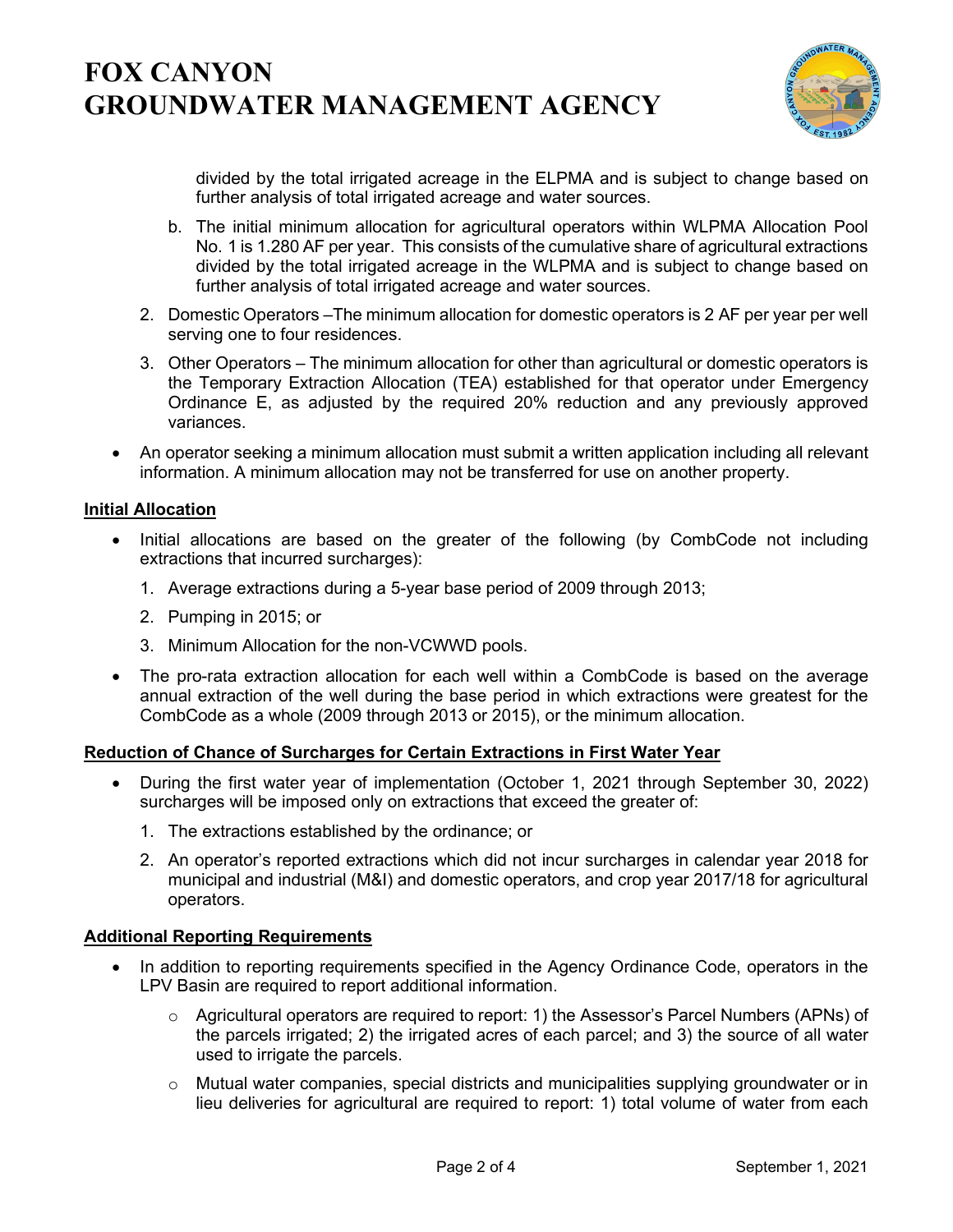

supply source; 2) location and identifier of each agricultural turnout and meter; 3) monthly water deliveries for all water being supplied; and 4) APNs served.

- o Mutual water companies, special districts and municipalities supplying groundwater or in lieu deliveries for M&I use are required to report: 1) total volume of water from each supply source; 2) monthly water deliveries for all water being supplied; and 3) APNs served.
- $\circ$  Domestic and M&I well operators are required to report each APN supplied with groundwater produced by the operator's extraction facility.

### **Allocation Carryover**

- A maximum of 50% of unused extraction allocation may be carried over for use in a subsequent water year. The cumulative amount of allocation carryover cannot exceed 100% of the current years' annual allocation. The first water extracted in any water year is deemed exercise of carryover.
- Unused carryover allocation is not transferable between operators, except in an Agency-approved water market, and expires 5 years after it was accrued.
- Annual extraction allocation carryover for wells combined under a single CombCode is evenly divided among the combined extraction facilities at the end of each water year.
- The Board may limit use of carryover allocations on all operators on an equal basis.

### **Allocation Transfers**

- Transfers or temporary assignments of allocation may be approved by the Agency, provided the transfer does not impede achievement of the sustainability goals of the GSP. Transfers between management areas would be prohibited, except as follows.
- Operators with wells in more than one management area and approved variance may transfer allocation between commonly operated wells, provided that any extractions in excess of the operator's allocation must balance within a running 5-year period.

### **Reserve Allocations**

• An operator may apply for a reserve allocation for lands which are developed within the basin after calendar year 2015. The reserve allocations are limited to the reserve pools established for ELPMA and WLPMA. The ordinance establishes the process and priorities for applying for a reserve allocation as well as other applicable requirements.

### **Reduction of Allocations**

• The Board will determine the need for reduction of allocations to bring the LPV Basin into sustainable yield by 2040. The Board will establish a schedule and method for allocation reductions

### **Variances**

• Owners or operators may request a variance from the ordinance but must establish that there are special circumstances or exceptional characteristics applicable to that owner or operator which do not apply generally to comparable owners or operators in the LPV Basin, in addition to other criteria.